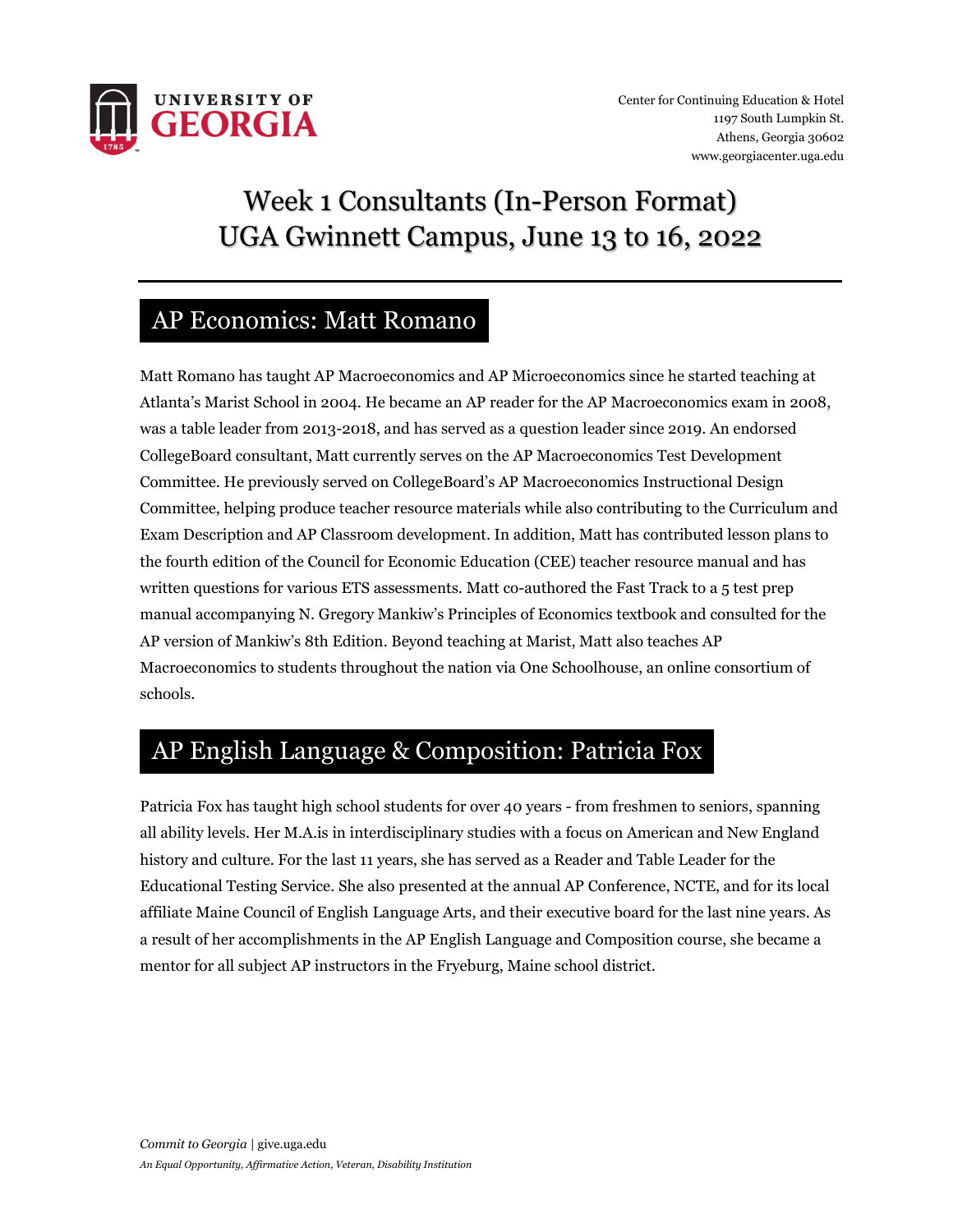

Center for Continuing Education & Hotel 1197 South Lumpkin St. Athens, Georgia 30602 www.georgiacenter.uga.edu

## AP English Literature & Composition: Joyce Herr

With over 40 years of experience teaching AP English Literature and Composition, and Freshman Composition and Literature, Joyce Herr lives in Winston Salem, North Carolina. She served as the AP Vertical Team Lead Leader for Amarillo Independent School District and taught AP English Literature for the Amarillo Independent School District for 17 years. Before moving to Texas, she was an instructor at Syracuse University and Onondaga Community College. Currently, she is an adjunct instructor via distance learning at Amarillo College, teaching Freshman English and Composition I and II, and serves as a mentor to new and experienced AP English teachers in several states. She has served as a reader/table leader and sample selector for the AP English Literature and Composition Exam for the past 17 years. Since 2000, Joyce has served as lead AP English Literature consultant for the CollegeBoard, presenting at weeklong AP Summer Institutes in person and online, and one and two-day workshops. She has presented several professional development breakout sessions at the AP Annual Conference and pre and post-main conference sessions for new and experienced AP English Literature teachers. In addition to her CollegeBoard affiliations, she presents AP and Pre AP professional development programs through the National Math and Science Initiative's College Readiness Program and Laying the Foundations and AP English Lit Student Study Sessions.

#### AP European History: Lou Gallo

Lou Gallo teaches AP European and US history at West High School in Knoxville, Tennessee. He has taught AP European history since 1996 and has served at the AP Reading as a reader, table leader, and question leader since 2000. He has also worked with the College Board in several different capacities. He has been a College Board European History consultant since 2001 and works as a consultant for AP US history. He is the author of the AP European History Course Planning and Pacing Guide available online at AP Central. He serves as a mentor to other European history consultants and AP US history teachers. He has also written test questions for various outlets, including ETS, Cengage Publishing, and HistorySage.com. In 2003, Lou received the Milken National Educator Award and West High School Teacher of the Year. He was named Knox County Teacher of the Year in 2008 and was one of five teachers selected to run the Olympic torch for the 2012 Summer Olympics.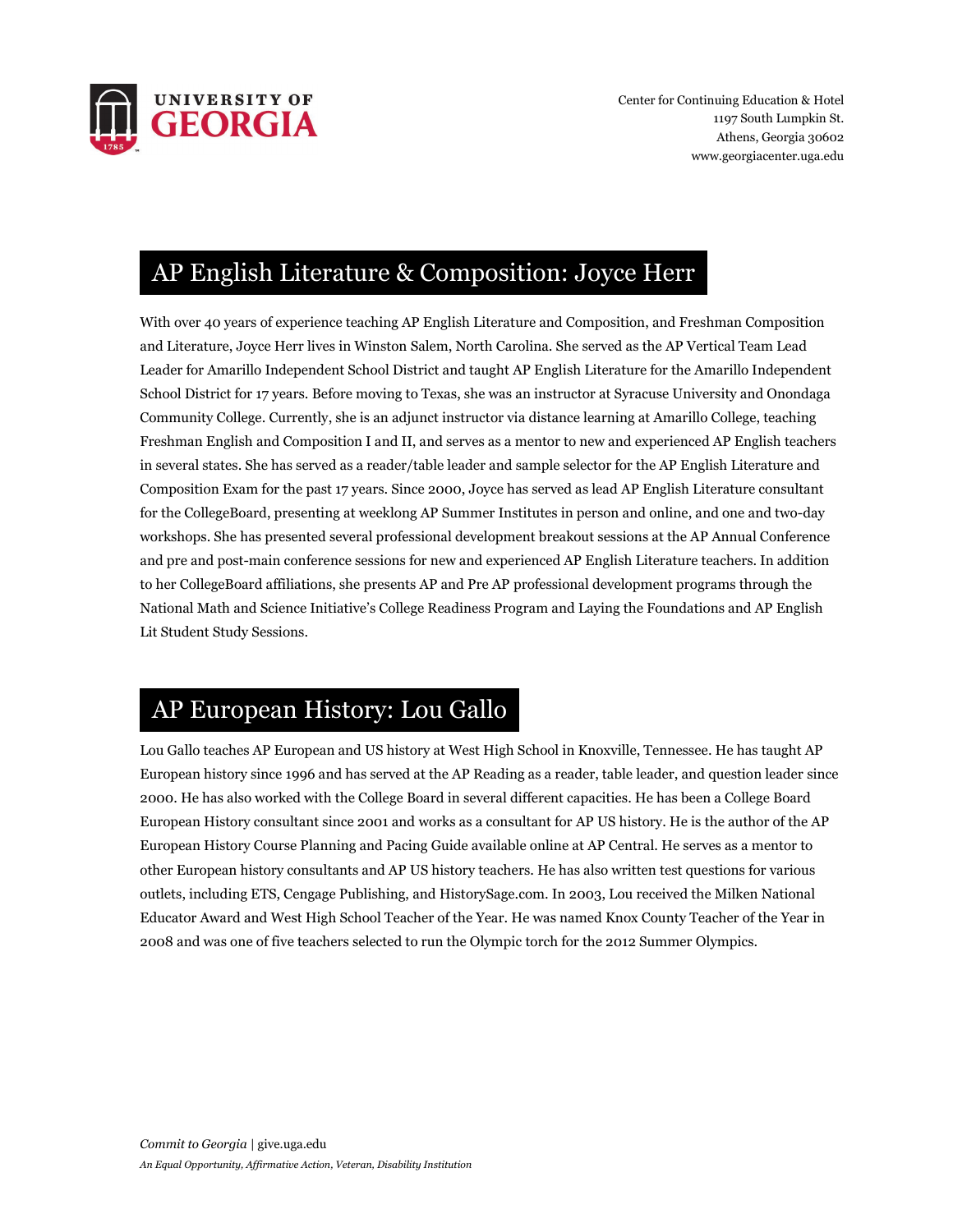

### AP Physics 1: Algebra Based: Jiang Yu

Jiang Yu, Ph.D., is a professor of physics at Fitchburg State University in Massachusetts. Jiang's involvement with the AP Physics programs began in 1997 when she first led a College Board authorized AP Physics Summer Institute for high school teachers at her home university. Since then, she has led many AP Physics workshops and institutes in the United States and abroad. Jiang has participated in the AP Physics exam grading since 2000 and has served various leadership roles, including the Chief Reader from 2009 to 2013 and a Chief Reader Associate from 2013 to 2017, for which she worked with the AP Physics Exam Development Committees, set the grading rubric standards, and led the Reading operations. Currently, Jiang also serves as a senior reviewer and curriculum adviser for the College Board AP Physics course audit program.

#### AP Spanish Language & Culture: Carlos Gomez

Carlos A. Gómez, a native of Colombia, has taught various levels of Spanish, including AP Spanish Language and Culture and AP Spanish Literature and Culture. However, AP Spanish Language has been his primary focus for the last fifteen years. He taught at Trinity Preparatory School for twelve years and has taught at The Canterbury School of Florida for the past eleven years, where he is the World Languages Department Chair. He has been a grader for the AP Spanish Language Exam for fourteen years and has acted as a Table Leader for the last ten years. For the past six years he has worked as an Endorsed Spanish Consultant to the College Board, leading numerous summer institutes and one day workshops across the southeast region. Carlos was also the co-author of "Fast Track to a 5: Preparing for the AP Spanish Language and Culture Examination".